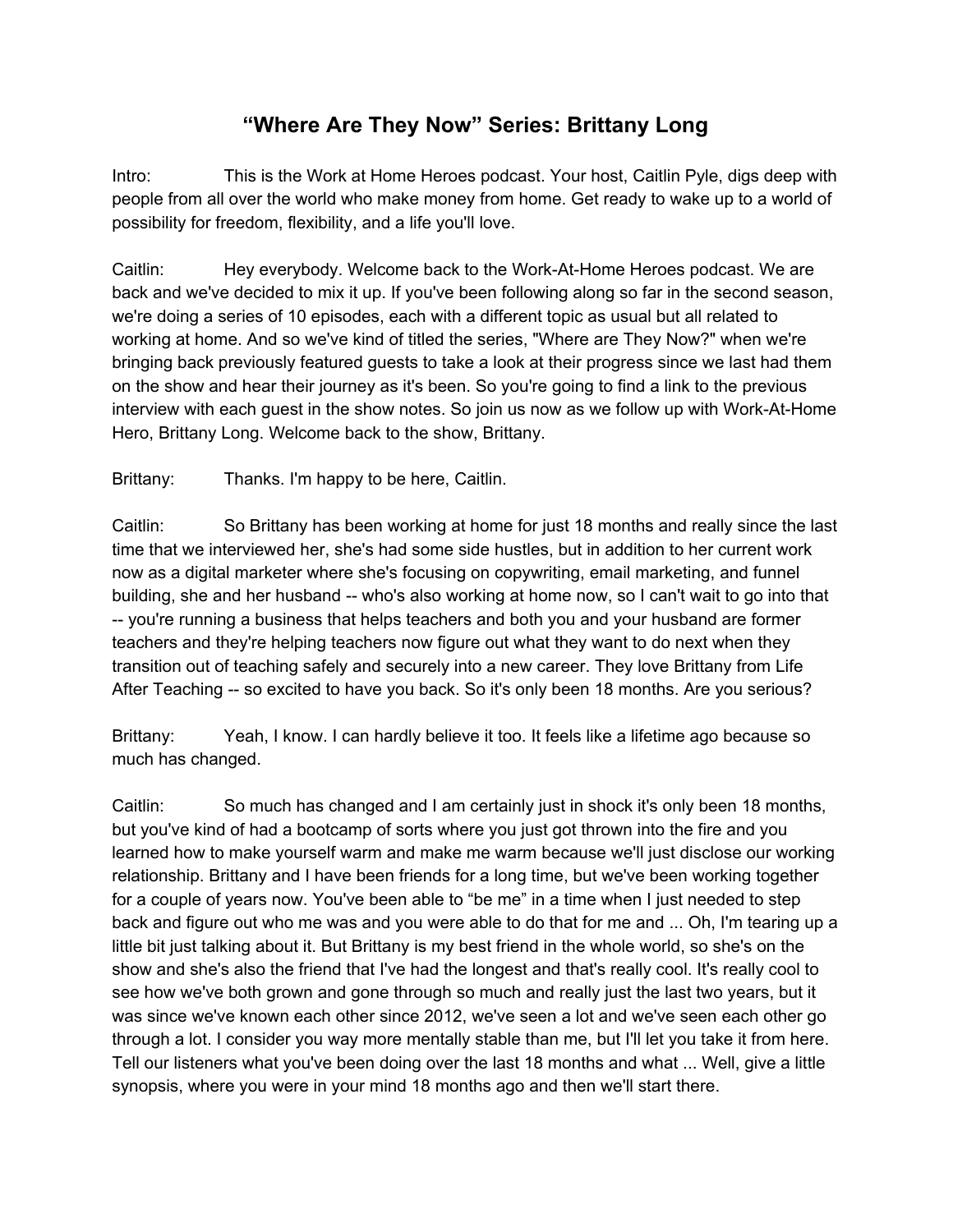Brittany: 18 months ago, I was just getting ready to leave teaching and I was terrified. And actually, I don't know if I ever told you this Caitlin, I almost said no to doing more work for you guys because I was so terrified that I wouldn't be able to do it. And I was like still in this mindset of, "I'm a teacher and what if I can do anything besides this?" And so I actually almost stayed in teaching because I was so scared of making that leap out of it. And it's funny now to think about because I mean, if I didn't have that moment of courage, my life would just look so different. So when I first started working at home, I was, well actually, even before that, I guess the six months leading up to it, I was teaching full time. I was doing my side hustle with my sign shop, which we talked about last time I was on a show and then I was doing side hustle work as well with graphic design stuff and things like that and I was really tired all the time and because it was a solid like 14, 16 hour days, most days. But I was confident, slash, I guess confidence is the right word or I was hopeful. I was hopeful that what I was doing was going to pay off and I kept telling myself, "You've seen other people make it. Why can't you make it also if you put in the work, if you put in the time, if you learn the skills?" So that's kind of how that started. And then from there, I started learning new skills. I learned how to do copywriting, email marketing, funnel building, and then some other things too. But that's really what I landed on that I really, really enjoyed. Since then, I've had the opportunity, of course, to work with you. I've had the opportunity to work with a few other influencers and bloggers and it's been really neat to see how much has changed in these 18 months because I took action and because I felt that fear and just decided to kind of take a leap anyway and focus on learning new skills.

Caitlin: I think it's one thing that I've learned about fear and courage is that there is no courage without fear. And so you're always going to feel fear when you take those steps. And it really just takes one moment of courage where you're like, "You know what I'm going to do the thing and see what happens." And kind of being unattached to outcomes is helpful. And there's a lot of, I think talk in the wellness community these days about just being unattached to outcomes and not being, not feeling like you have to control what happens, but thing when we embark into wanting to make it work on our own and not having to return to a traditional nine to five or a teaching position where someone else is in complete and utter control of your life, let's face it, it's basically, if you get two weeks of vacation a year or whether it's three months over the summer, you're still kind of in a cog in a wheel that's going to keep turning whether you're with it or not. And so wanting to take control of our lives and facing, you might tell yourself, "This has to work because there's no way I can go back to that," and I was the one in that position. I got fired from my last real job in 2011 I'm like, "There's no way I'm going back to this and ever putting myself in this position again for anyone to have the opportunity to take away my income and for me to not be in control of it." And so we kind of have to be attached to the outcome if we know that there's no way you're going back. It's not that we couldn't go back, but it's just why would we want to once you've tasted that sweet freedom. And so for me, I've had that fear of, "Oh my gosh, what happened?"

And then I got divorced last year and things just got really scary for me. I was like, "What if I have to go back one day and get a regular job?" because the only thing I know how to do is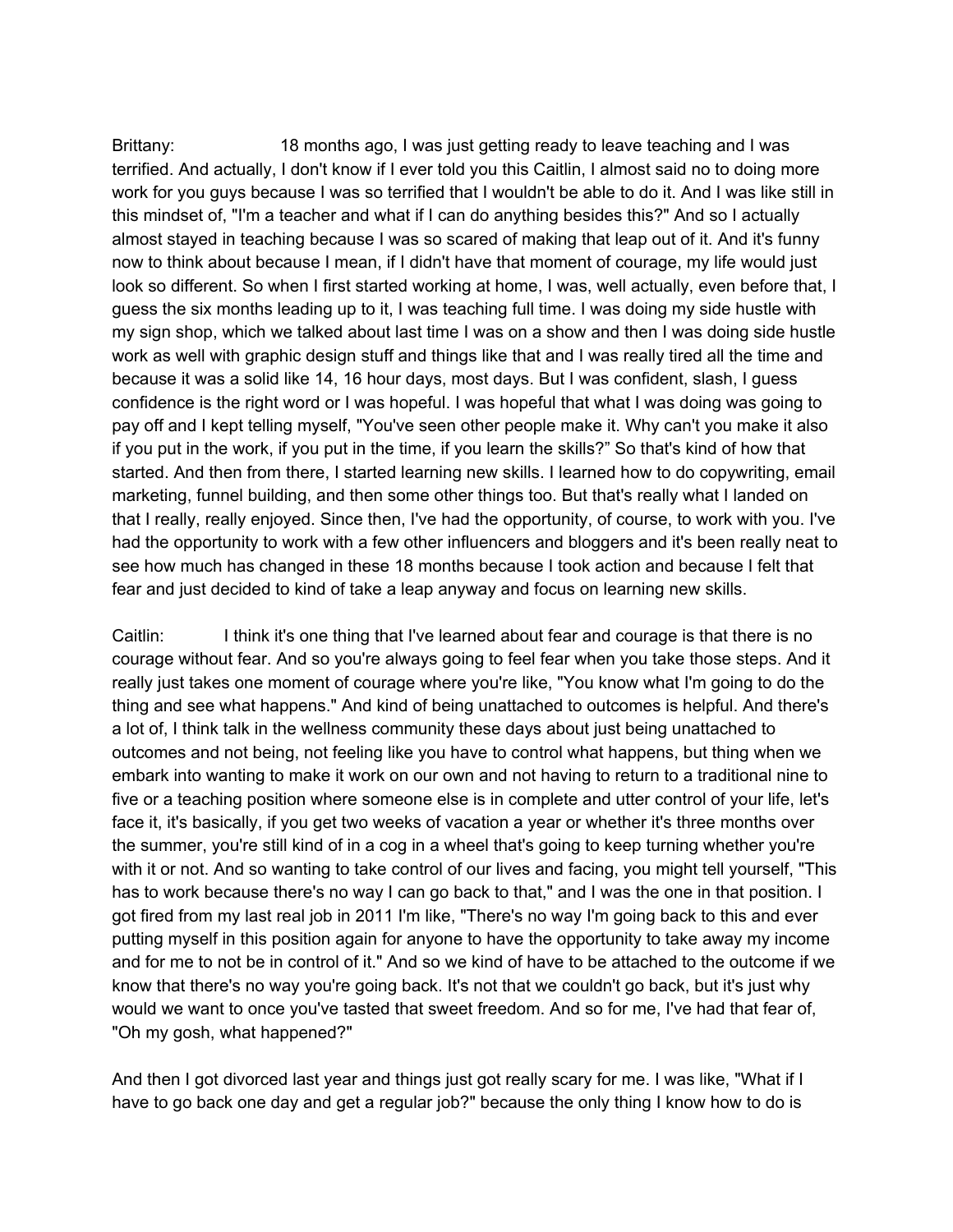what I'm doing now. I know I could probably reapply those skills and do it for other people, but it's so nice to not do that. And so nice to not do that, to be more and more in control. So I just can't believe it. So you were in the show a year and a half ago when you were still a teacher then, and your side also was making hand painted signs, is that right?

Brittany: Yeah, that's right.

Caitlin: And you didn't love it. Is that right? You were good at it, but you didn't love it?

Brittany: Right. As a hobby, it was fun. But as getting paid for it and having a deadline and all this fear and perfectionism really kicked in for me that I didn't expect. And so I'd be working on a single sign for hours and hours and hours and I'd get to the end, I'd be ready to package it up and send it out. Which also, I mean there's that cost as well that I didn't really anticipate, but I'd be getting ready to send it out and I notice a little smudge or a little something that was off and, nobody else probably would have been able to notice it, but I did. And so I scrubbed it and I redid it and I would do that again and again and again and I realized I'm spending all of this time and all of this money and I'm not really making much in return. And so I realized I was really trading time for money and it was not sustainable. And I wanted it to be sustainable because I wanted so badly to get out of teaching. I knew it wasn't for me anymore, but I thought this is the only thing I can do. I'm creative, this is the only thing I can do. There were times I felt really hopeless because I thought if I can't make this work, then what else is there for me? I'm just going to have to stay in teaching. So that's kind of where it was when I first was introduced to the idea of digital marketing and the idea of graphic design and using skills that I had been applying them in a new way.

Caitlin: And this is really creating new pathways of possibility in your mind because if you had committed to being a teacher and you kind of identified yourself as a teacher and the certain environment, teaching certain, I was going to say genre, but a type of human being, middle schoolers, and science. and then all of a sudden, you're kind of introduced to the possibility that it might not always have to be like that. And it's super scary because you can't imagine anything other than what is currently in front of you. And I think that's the source of fear is that we have these certain expectations, whether they're low expectations or high expectations, and then it's just not as flowery or as content. You don't feel as contented as that, maybe expected you would or you kind of look around, like, "Why am I not happy with this?" And then you've got to take some steps to move forward. Now, you mentioned in your little survey that we have our guests take before you came on the show that you made videos of yourself during some of those tough times. Can you tell me about those?

Brittany: Yeah, and I actually still do this too. Anytime I'm having a rough day or anytime where I feel like something's impossible, I'll make a video of myself and it's a little embarrassing. I don't know if I would ever really show anybody else them because they're really raw, they're really emotional and I'm usually at some point crying because I'm just so frustrated or fed up. It's usually when I'm like at a point where I'm trying something new and I can't seem to figure it out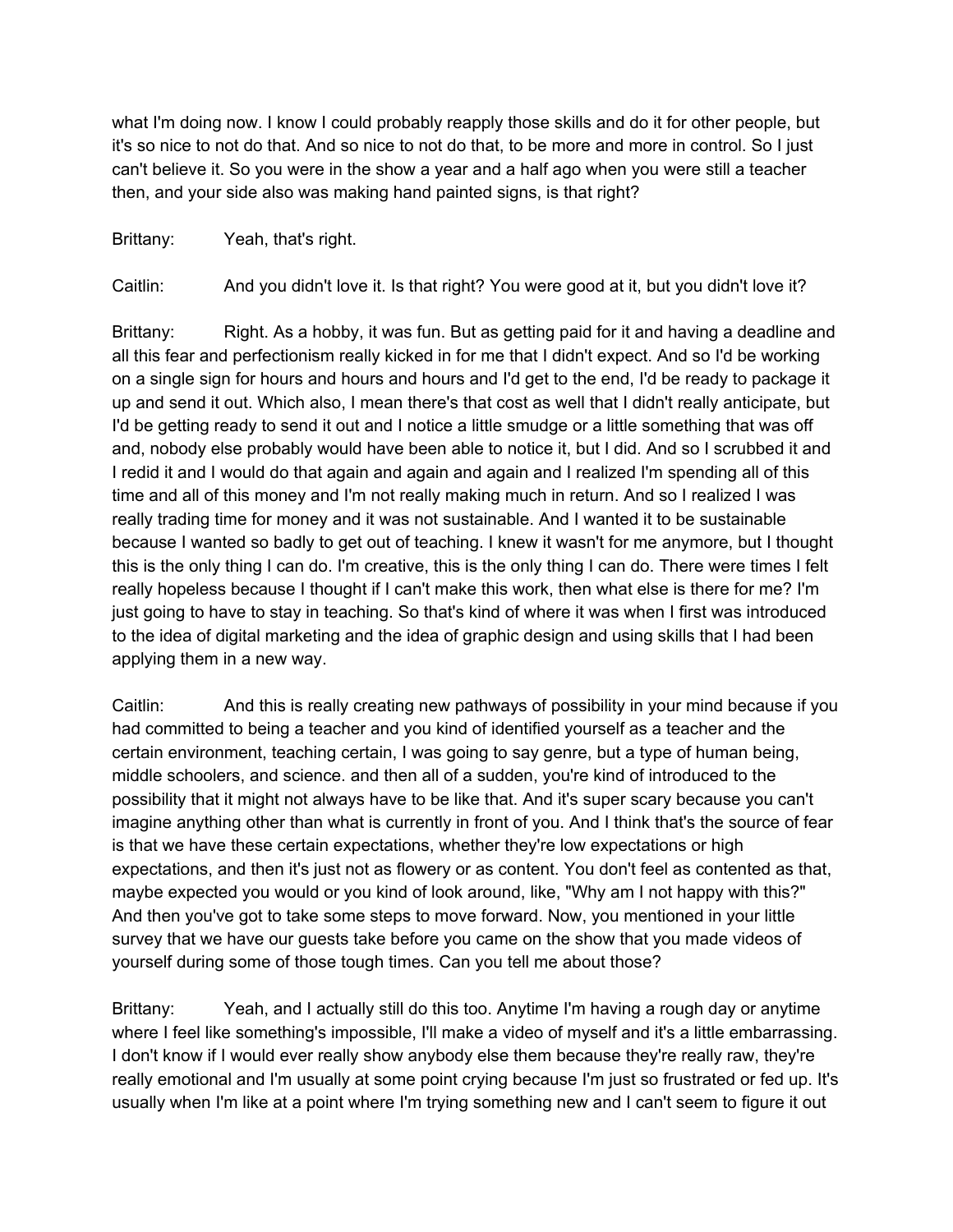and I'm like, "What if I can't ever figure it out?" It kind of goes back to that old mindset for a second. I have to catch myself, but making the video helps me catch myself. And I'm really glad I did it too when I was teaching because you mentioned not being happy and for a long time when I was teaching I thought well maybe there's something wrong with me. Maybe I just am not writing in my gratitude journal enough or maybe I just need to have a more positive attitude. But when I started to look at it objectively, there are a lot of things that happen in teaching that I'm like, "This isn't okay." The more that I started to really see that and be okay with stepping out of that identity, it really helped. But making those videos help me to see that as well, to see that I'm saying and doing something that's no longer the right fit for me. I'm crying a lot and it's not benefiting me. It's not benefiting my students. There has to be something else. And so making those videos really kind of has helped me. It's like self therapy in a way because it kind of helps me see things more objectively. But it also helps me look back at it years later now and be like, "Wow, I made it through that time. That was difficult for me. I made it through that. Imagine what else I can do." And so anytime I come up against something that's a little bit hard or I'm like, "Oh, this is a new skill, I'm not sure about this." I watch those videos and I'm like, "All right, if past Brittany can do this, then future Brittany can figure this out."

Caitlin: Well this is a really smart idea and something that I feel ... It's one of those things where I'm like, "I want to try that." I think I've done that once where I've just made a video for myself and then I just can't bring myself to look at it again because I feel like I would not like the person on the screen and I deal with self-judgment a lot. So I think that's great that you're able to push past that and find value in those videos and use them as a tool to remind yourself that, hey, you made it through that time. And it was a time where I didn't think I was going to get through and I did. And what is it that made you make the videos in the first place?

Brittany: I think I was just feeling so down and I was like, "It can't be this way forever." One of the ones that I made too was when I found out I had diabetes and that one's a really hard one for me to watch because it's like I feel the pain still. Because it's still fairly recent, but I feel the pain and it's still ... and I guess I kind of wanted to feel that in a way. I wanted it to be able to look back on that time and feel how I felt and sit in it and be like, "I don't want to feel that way ever again. So what do I need to do so that I'm not in that same position a year from now?" And so I thought maybe just, I guess two reasons. One, I thought maybe this will help me kind of work through how I'm feeling, but I was also thinking, maybe it's going to help me push forward and push past it and use it to propel me forward." Because I think it's easy to go through a hard time and then things get easier again and you get kind of complacent and you're like, "Oh, I can stop working so hard" or, "I can stop taking action daily." And I wanted that reminder of "this is how you felt. If you don't want to feel this way again, you have to do this and this and this." And so that I think was really the motivating factor for me.

Caitlin: I think it can be exhausting to ... it feels like a lot. And so even though you know the things that are making you feel better, it's that maintenance. It's almost like as women, when we do our hair and we realize we have to keep doing our hair, if we want it to keep looking good. It's exhausting. And then you kind of wonder, why? Why are we doing all of this? Why are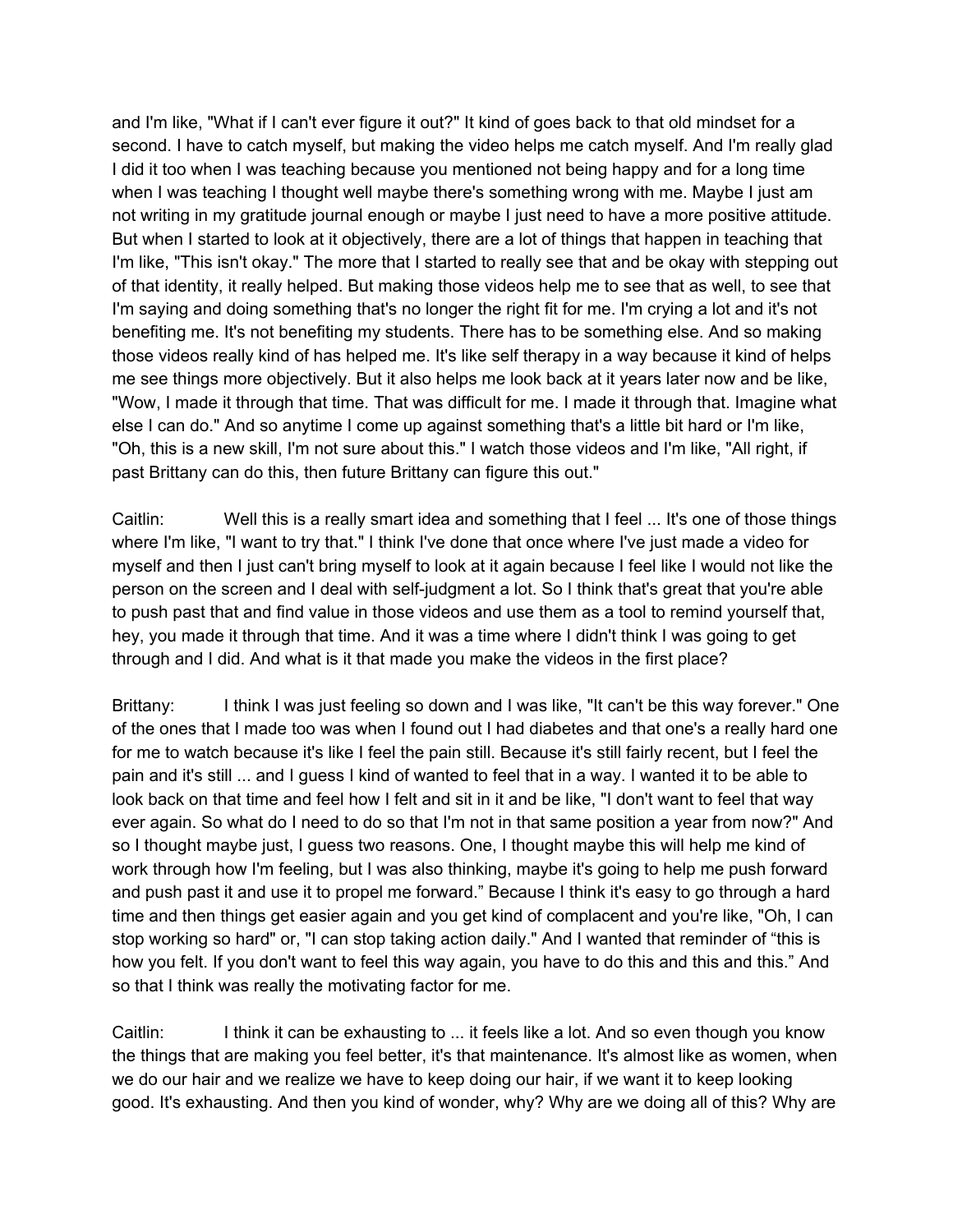we doing all this? So maybe that's a segue into the next question I have for you is -- why do you do what you do?

Brittany: That's changed also, I guess over this time. When I first started doing what I did, when I first started taking action consistently, it was because I wanted to give up teaching. It really was that avoidance of "I don't love what I'm doing." I had a cancer scare a few years ago and it really kind of pushed me for it. It slapped me in the face of my own mortality and I was like, "All right, if this is my last year on earth, am I okay doing what I'm doing now?" And the answer was a resounding no. And so I thought, "Okay, if I'm not okay with that, I need to figure out something different." Really, it was this avoidance of that's not what I want to do. I want to get out of that and I want to avoid how I'm feeling and that's really where they started. I mean I felt those kinds of things before, but it never really stuck. Having that cancer scare kind of pushed me forward, pushed me out of that, I think. And then when I started to see what was possible and started to earn more and started to have a taste of that freedom, I realized I don't ever want to go back to a world where I don't have that freedom. And so then it went from I'm scared that I'm going to die doing something that's not the right fit for me to I want more freedom. And it was a lot more fun I guess. I'm thinking of it as chasing after freedom. And then now for me, we have a daughter on the way and I just really like having that freedom, but I just want to live a full and meaningful life, as full as I can. And so that's part of it. Something that's really important to me is leaving a legacy. I know if I can continue to stay focused, if I can continue to take action, even when I don't feel like it, I'm going to earn more. And part of that earning more means that I can give more also. And so places like Rapha House, I really want to be able to give extravagantly too. And I know that if I don't take the action daily, I'm not going to be able to. And so it's been kind of cool because it's gone from fear to chasing freedom to now giving back to others also. And none of that would be possible if I was still teaching to be completely honest. So that's the whole circle of it really.

Caitlin: I think that's amazing. And to be able to see the entire full circle and know that your "why" can change and to look back and see that, "Either I stay where I'm at and this is what I do for the last year I'm earth or I make it more meaningful." And you said you wanted to have as full of a life as possible. What does that look like? What does that mean to have a full life?

Brittany: Pretty much what I'm doing now, which is really nice, which means I'm getting to work in the way that I want, with the people that I want, doing what I want, making a difference. Doing some kind of work that I feel like is making a difference and I feel like I get to do that every single day and that is huge for me. It also means traveling with my family when I want to and we've been able to do that whereas with teaching it was just in the summer, just on breaks. And then you would come back and you'd be so exhausted. You'd be like, "I'm never doing that again." And so just having that freedom and flexibility to do that and then to be able to feel like I'm leaving a legacy, so feel like I'm doing something to help others on a larger scale. All of those things, that's what a full and meaningful life looks like to me is making an impact, being able to travel and see the world with my family and being able to do what I love with the people that I love.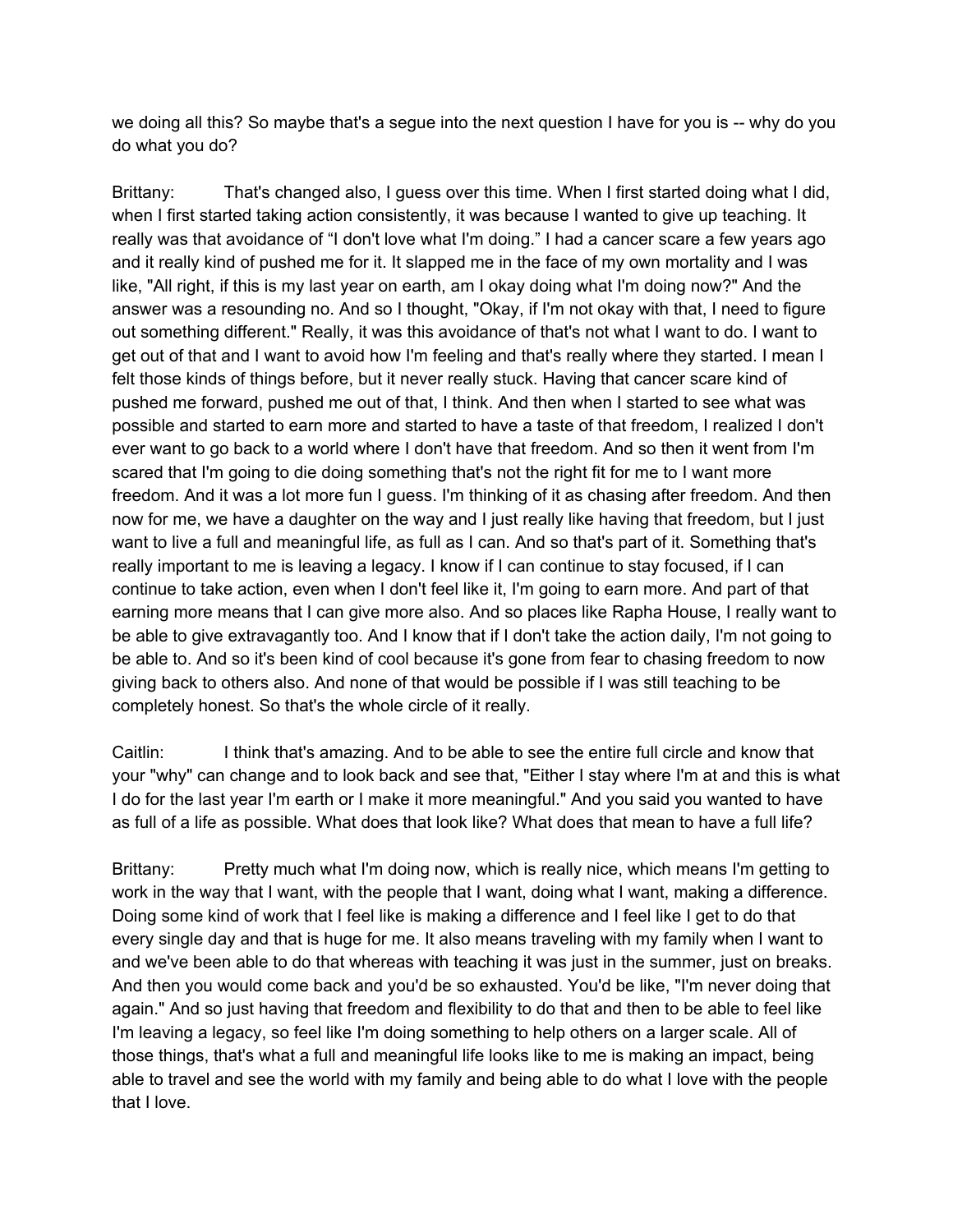Caitlin: I love that and it pays off too. We usually touch on this towards the beginning of the episode and I just completely forgot, but it's paid off. You chasing that little voice and you quieting the fear just enough to take steps forward and then more steps forward. It's paid off. About a year and a half ago, I guess 18 months ago, you were averaging about \$2,500 a month. And can you tell us now how your income has increased since your skills increased?

Brittany: When I started, like you said, \$2,500 a month, and some of that was from my sign business, so it really wasn't a lot. But I remember feeling like, "Oh my gosh, there's no way I'll ever be able to make more than this." But on average right now I'm making about \$15,500 a month and there have been some months where I made over \$30,000 a month, which is more almost what I got paid teaching an entire year.

Caitlin: That's incredible.

Brittany: I know. It still blows my mind. I just, wow. Yeah.

Caitlin: The thing about that, I mean you could work one month out of the year and still be able to live in the way that you were living when you were working as a teacher and that's amazing. And so that gives you a lot more flexibility as well. More peace of mind. You can do house projects, have fun on vacation, go on ... You and I, we've done work trips or we've gone on things and had some fun while we were there, but still got work done. And yeah, I think that's great.

Brittany: I really like it. And my husband has family. There's a funeral in the family and we were at a conference and normally, something like that ... First of all, if we were still teaching, we wouldn't have been able to go to the conference because of the time factor because you only get so many days off during the year and even then they can turn it down, which has happened to me before. So we wouldn't be in the conference to begin with and because we wouldn't be able to afford it. But then we were able to go to the funeral from the conference and not have to worry about money, not have to worry about where that was coming from, or can we be able to make it or anything like that and paying for hotel and those kinds of things. It was just so nice to have that freedom to be there with family without worrying about, "Oh, how will this affect our bills? How will this affect our food?"

Caitlin: At a lower income, a lot of those things come to mind and a lot of those worries go away with your income increase for sure. And of course, things ... When you have more money, you got more problems. But in some ways I think it's worth it because you have more options and you're not alone and you can afford to hire some help if you need to and you have more options. And I think applying the same wisdom of managing your money when you have less of it towards your money when you have more of it, that kind of dissipates a little bit of that stress and anxiety that could arise with increase in income, especially if it increases as quickly as it's increased for you. So tell us more than about what your life looks like now. What ways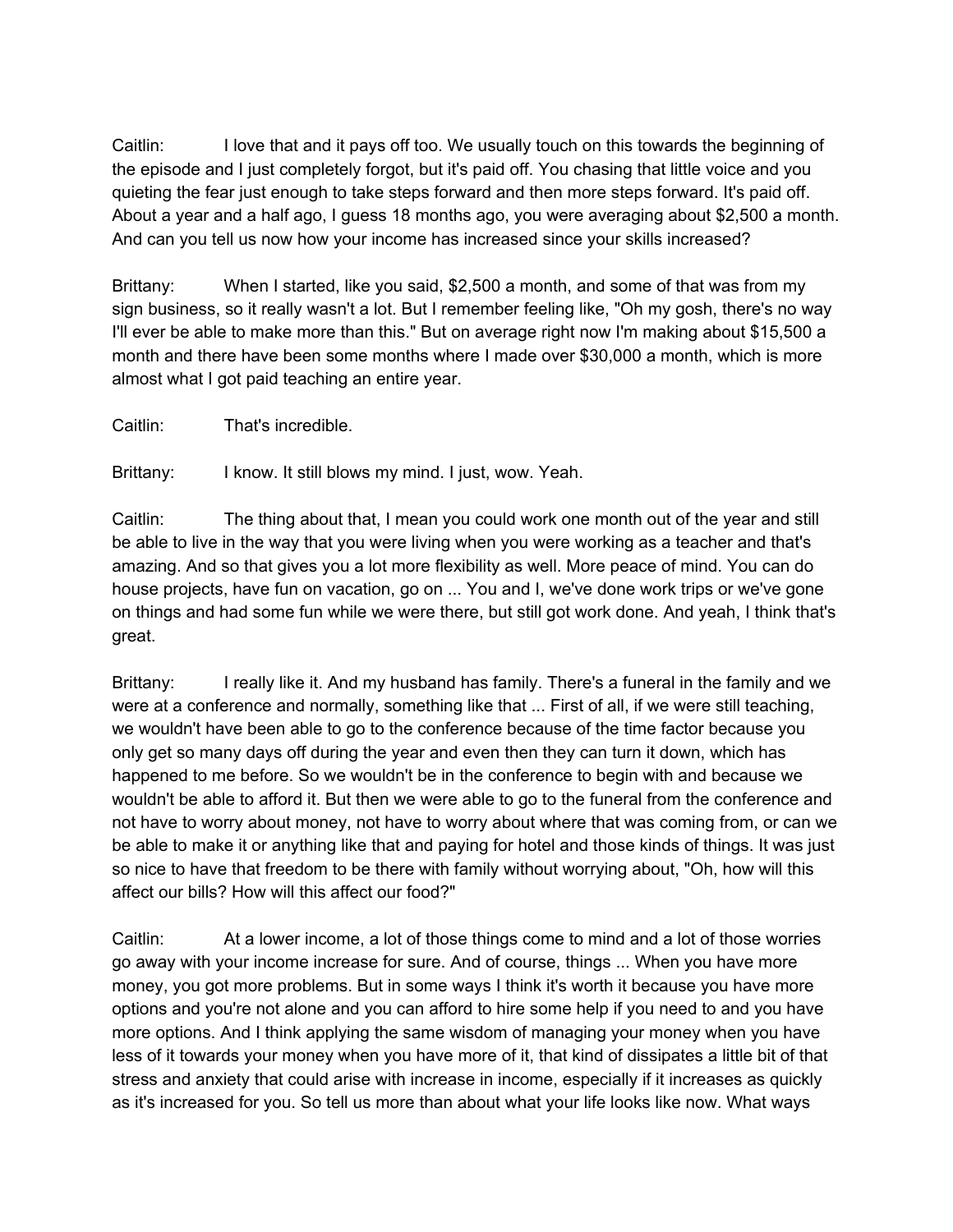specifically has life improved for you? You've talked about your income, you talked about your just work environment, the freedom that you've been able to experience because of it. What else have you seen improve in your life? There's so much.

Brittany: There is so much. We've been able to pay off over \$60,000 in debt in eight months, which is insane because we were paying that off for, I don't know, probably eight years at that point. And it just never seemed to be going down. And I remember telling Zach one day, I was like, "Why are we even paying this off? I'm just going to have this debt until we die, so why bother paying it off?" I mean I understand that's not the right way to look at it, but I was so frustrated that I was paying towards it every month and then the interest would kick back in. So we paid off over \$60,000 in debt. During this past 18 months, I actually found out I had type-2 diabetes, but it was great because I use the same principles that helped me figure things out with my work-at-home career to figure out what works for me and adjust and I have been able to lower my A1C, get out of the diabetic range. And even though it's been hard, I'm really thankful for all the hard things that came with figuring out how to work from home because it really helped me through my diagnosis and through figuring out how I can reverse it too. I've lost 50 pounds since then. I've significantly improved my health. I've been able to get pregnant, which is something that we wanted to do for over five years and it just hadn't happened. And some of it was my health and I just didn't realize it. I've learned new skills and I mean I've learned so many new skills, I don't even know if I could list them all, but my pay, you mentioned that, my confidence has improved. I've written and published one book. I have another one on the way. We launched our first summit with the Life After Teaching blog. I've been on a few different podcasts and various blogs. I've got the best boss and I really love what I do every day. And that's not something that I ever really thought I could say because I mean there were of course good days, even good weeks or good months while I was teaching, but I don't think I've ever been like, "Oh, I consistently love my job." Every single day I get excited about going to work. Well, "going" quote unquote because I just go to my office. But just the quality of life has improved so much and it's been interesting that that one domino of being able to work from home has really toppled over all of these other dominoes that I wanted to work on for years, but I didn't think anything was really going to change.

Caitlin: Well things definitely change and it starts with just that one step and realizing that you're the one building the staircase and knowing that the staircase isn't going to be there until you build it. I think that's probably the biggest mental hurdle that people have to get over when they embark on the work-at-home journey. I certainly did. I was like, "Well, I'm not doing this," and they're like, "No, it's going to work." And so, so many people come through. Now, on Proofread Anywhere and Work-At-Home school. And I mean you've seen the emails in our support inbox of people every day that are like, "Well, is there a guarantee?" And I'm like, "Well, I can't guarantee that you're going to do it. Is there a guarantee? You tell me." And it's a total mindset shift and our minds can play so many tricks on us. I know even in the same 18-month span that we're talking about, I've gone from feeling like it is inevitable. Everything is going to go wrong. I just know it and it's just a matter of time -- why am I even bothering and where those thoughts come from, I don't know. I don't think that they were all mine. And I have definitely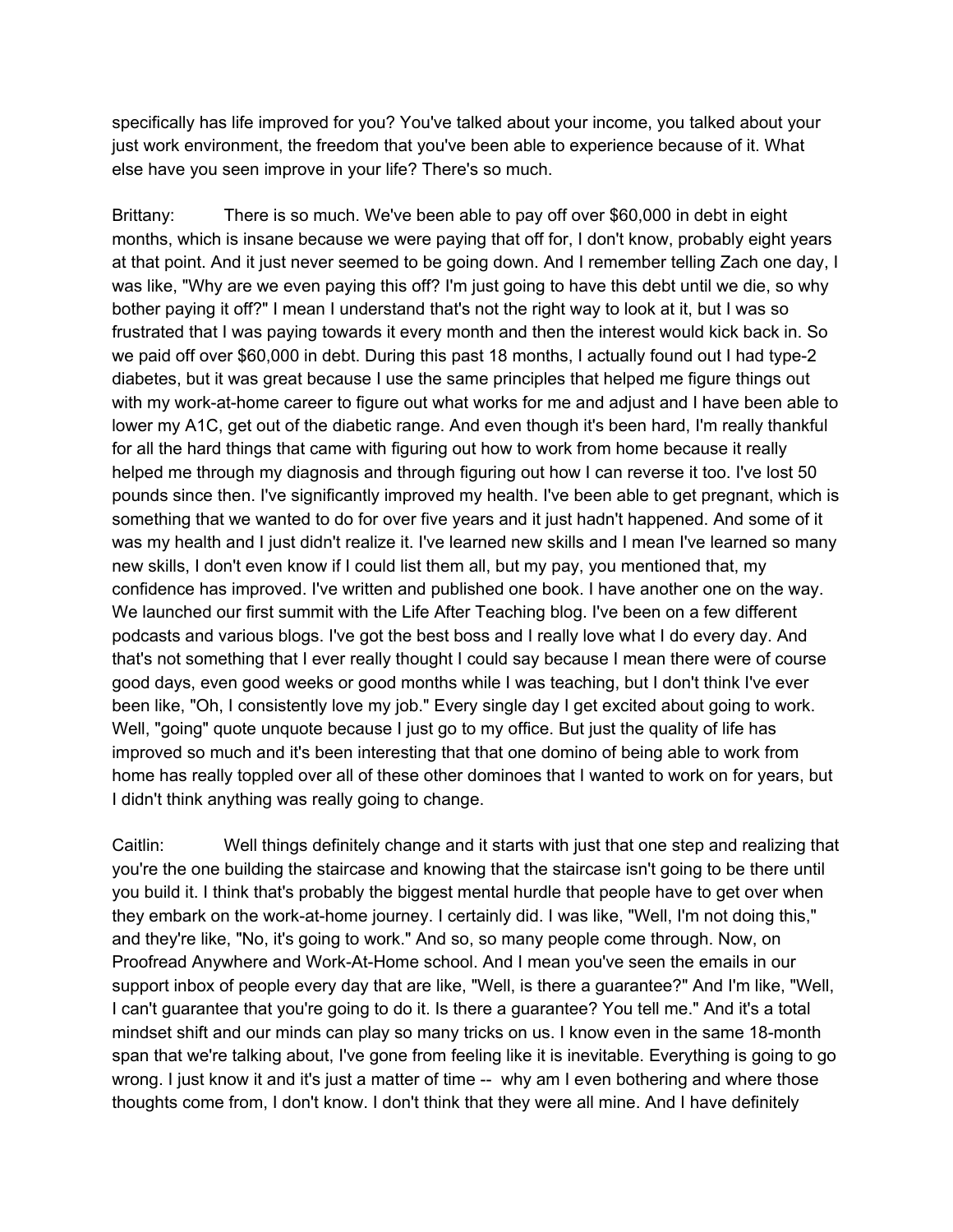made some growth spiritually and learning about what influences what we think. And it's not always, we'll put it this way, it's not always the way we were raised, but some of it is. And so recognizing those patterns and where we were raised and the environment we were raised in and how we learned to think about ourselves and about other people, I think, completely influences what we believe about what we're capable of. And it takes a long time and it's not linear. It's not like our progress here is linear. We take steps back, we take steps forward, we make strides from day to day, during the day even. I mean every day I realized is a journey, we get up and things could happen that completely derail us and could send us into a fear spiral, a shame spiral, anxiety when we're building the staircase. Sometimes the staircase isn't up into the right. Sometimes it's down a little bit, sometimes it's off to the side. Sometimes there's a nice long landing where you are not making any upper progress at all. It's so not linear and I'm certain you all listening at home and Brittany, I know you've seen it, that meme or graphic where there's a comparison between what we think success is supposed to be and it's this nice long line up into the right, linear. And then what success really looks like on the other side where it is a general trend up into the right, but in the middle of that line, it's just all over the place. It's just all over the place. Backwards, forwards, running circles for what seems like ages, not making any progress at all. But over time, if you step back, you see that your general trend is up and to the right. And when you're in that, and I've likened it to a painting a lot, when your nose is smushed up against something that's really, really ugly and you think that this is all there is, and I think it's really the same as not being able to see the forest through the trees. You're smushed up against this tree and it maybe hurts your nose a little bit and all you can see is this ugly brown bark and it hurts. But if you take a step back, you begin to see that, hey, there's more to it than this. And I think our human limitations in our minds and what we're told about our minds, what we believe because of what we're told is possible for us. It's hard for us to realize that there's more to it and that we're not seeing the whole big picture and it's so easy for our brains to try to simplify it, to break it down, to understand it. Because I mean, that's our greatest human need is to be understood and to be able to figure things out. Humans don't do well with uncertainty. And so that's not a skill, I don't think it's a skill that any of us are born with being able to handle, is uncertainty. And so I think it's a lifelong journey to learn how to deal with that uncertainty. And I guess becoming a parent, you guys are going to become parents soon. How has that impacted, I'm sure you have less uncertainty now than you would have had if you'd gotten pregnant 18 months ago.

Brittany: Oh my gosh. Yeah, I would have been freaking out, just from a financial standpoint. It's nice not having to worry about the finances part of it. That kind of takes one of the stressors off the plate. And I'm in a group for other people that are due around the same time I am and they're talking about how stressful it is and how they're fighting all the time with their spouse. And I was telling Zach we haven't really fought much at all and it's been really nice. I really enjoyed being pregnant. I really enjoyed, I mean other than like the sickness and stuff like that, but it's been really nice and I think it strengthened our relationship and I think it would've been a lot harder if we didn't have that, the finances and stuff. That's been really a great part of it. It's also been incredibly motivating for me because I'm like, "Man, I get to show her what's possible when you work hard, when you take action consistently." And knowing that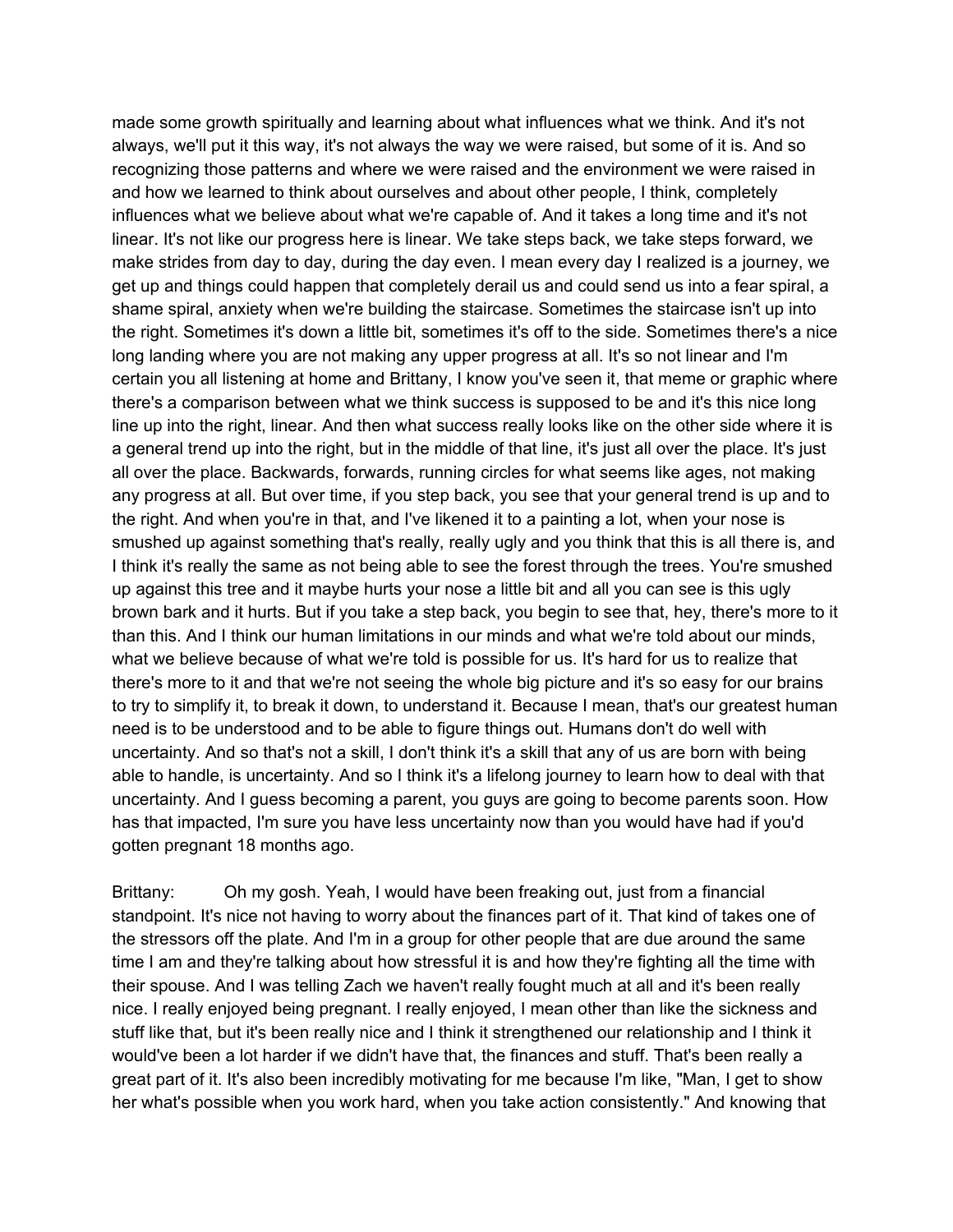has really made me look at my habits, make sure they're habits that I'm excited to pass on. And so those are two major things I think that I wouldn't have even thought about if I was still teaching because I think I would have been in such a survival mode that my focus would have just been on, "Oh my gosh, how can we make ends meet?" And "I'm going to get another job and Zach's getting another job," and it just would've been so stressful.

Caitlin: Way easier now. I'm so glad to hear that being pregnant and that new stuff and you guys, this journey has brought you closer together. And yeah, taking away the financial stress with having the flexibility of both of you guys working from home. Wow, it's really the perfect time for this. You had mentioned that you were struggling for five years to get pregnant and now I bet you're like, "I get it now." You needed to make that progress. And a perfect segue, you mentioned habits that you'd like to pass on. What habits are you, maybe one or two, are you most excited about passing on to Gracie, your daughter?

Brittany: I think the biggest one is taking action even when you're scared and even when it feels uncomfortable because I think taking action when it's something that's meaningful is always going to feel a little bit scared and a little bit like, "Oh my gosh, can I do this?" And I think that's usually a good indication it's something you should go after, something you should do. But that one, and then I'd also say having the mindset of how can I figure this out? Instead of looking for ways you can't, or looking for reasons it's not going to work, or looking for reasons you're not smart enough or whatever enough because that's what I used to do. And so I'm really excited to pass on this mindset of how can I figure it out or what's the next step I need to take to figure this out? And looking at life that way I think is going to be ... I'm really excited about passing that one on.

Caitlin: And looking for ways to make it happen and not letting your worries about ability or inability, lack of ability. But looking around and seeing who's in your corner, knowing that you're not going through it alone. And that's a big reason why this podcast is in existence, is so we can show people, not just me, but all the guests that come on and our whole community, show people what's possible and to get people thinking, "Hey, if this person was where they were 18 months ago," or the first season that we did the show, we brought on people who had been working from home six months to two years. People who are just starting out. And now I thought for the second season, we're going to bring back those people. And just kind of continues getting the juices flowing for the people who listened the first time. And then they'll say like, "Oh, wow. Look, they're still going. They didn't give up. What if I started today?" And continuing to push people to take that first step because it really is about just getting started. That's the hardest part. And once you get started and you kind of see, "Okay, they weren't lying. They were lying that it is freaky, scary. They weren't lying about it being worth it either."

Well folks, we're out of time. I loved this episode probably more than all the others, but I end up feeling that way about most of the people I talk to. But it's definitely been special because of our relationship that goes back as many years as it does and how we've gotten closer over the years. And we're going to be tagging you Brittany on Work-At-Home Heroes Facebook group.